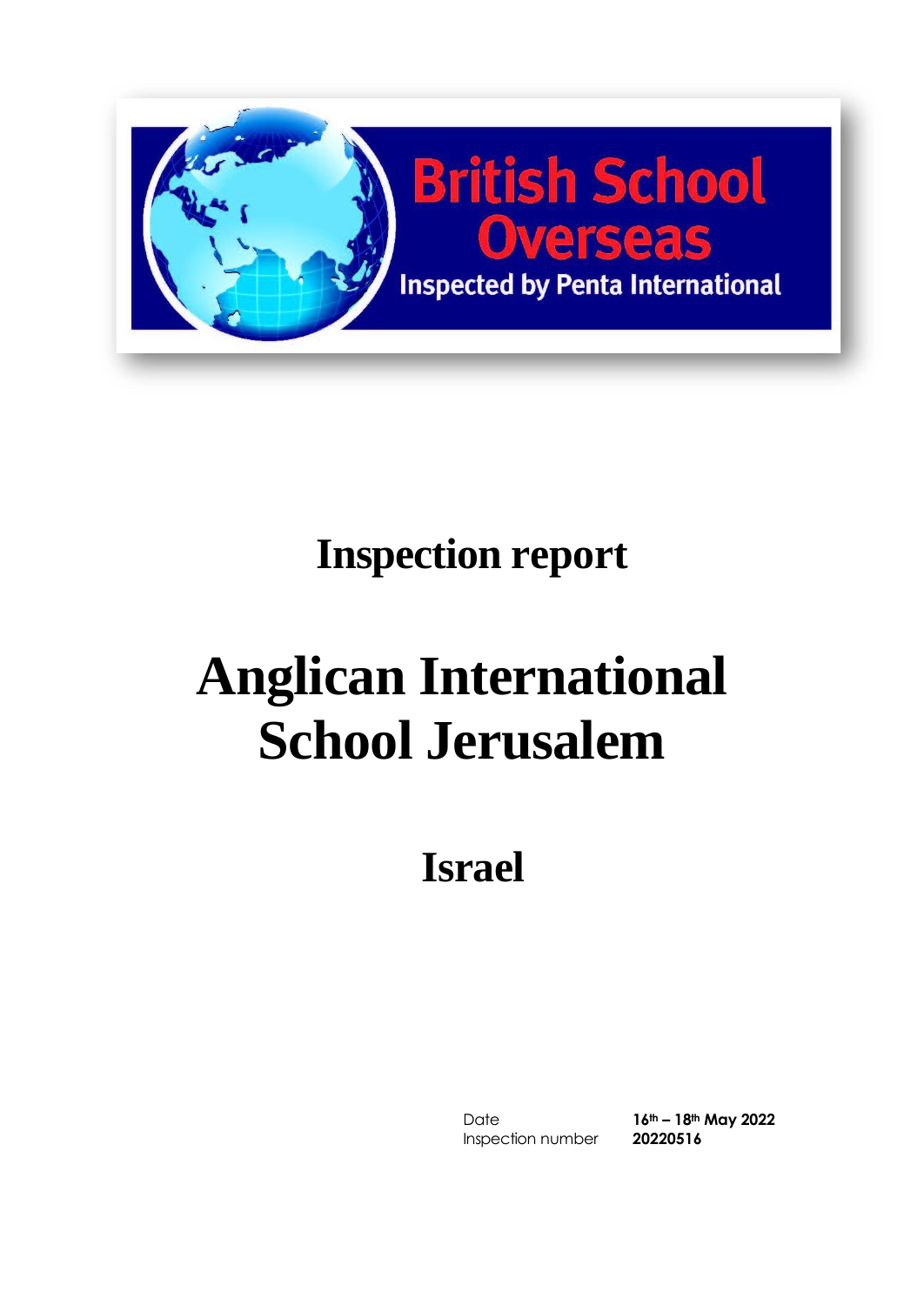$16^{th} - 18^{th}$  May 2022

| Contents       |                                                                                        | page           |
|----------------|----------------------------------------------------------------------------------------|----------------|
| $\mathbf{1}$   | Purpose and scope of the inspection                                                    | 2              |
| $\overline{2}$ | Compliance with regulatory requirements                                                | $\overline{2}$ |
| 3              | Overall effectiveness of the school                                                    | 3              |
|                | 3.1 What the school does well                                                          | 3              |
|                | 3.2 Points for improvement                                                             | 4              |
| 4              | The context of the school                                                              | 5              |
|                | 4.1 The British nature of the school                                                   | 6              |
| 5              | <b>Standard 1</b><br>The quality of education provided by the school                   | 8              |
|                | 5.1 Curriculum                                                                         | 8              |
|                | 5.2 Teaching and assessment                                                            | 10             |
|                | 5.3 Standards of attainment                                                            | 12             |
| 6              | <b>Standard 2</b><br>The spiritual, moral, social and cultural development of students | 13             |
| $\overline{7}$ | <b>Standard 3</b><br>The welfare, health and safety of students                        | 15             |
| 8              | <b>Standard 4</b><br>The suitability of the proprietor and staff                       | 17             |
| 9              | <b>Standard 5</b><br>The premises and accommodation                                    | 18             |
| 10             | <b>Standard 6</b><br>The provision of information for parents, carers and others       | 19             |
| 11             | <b>Standard 7</b><br>The school's procedures for handling complaints                   | 20             |
| 12             | <b>Standard 8</b><br>Leadership and management of the school                           | 21             |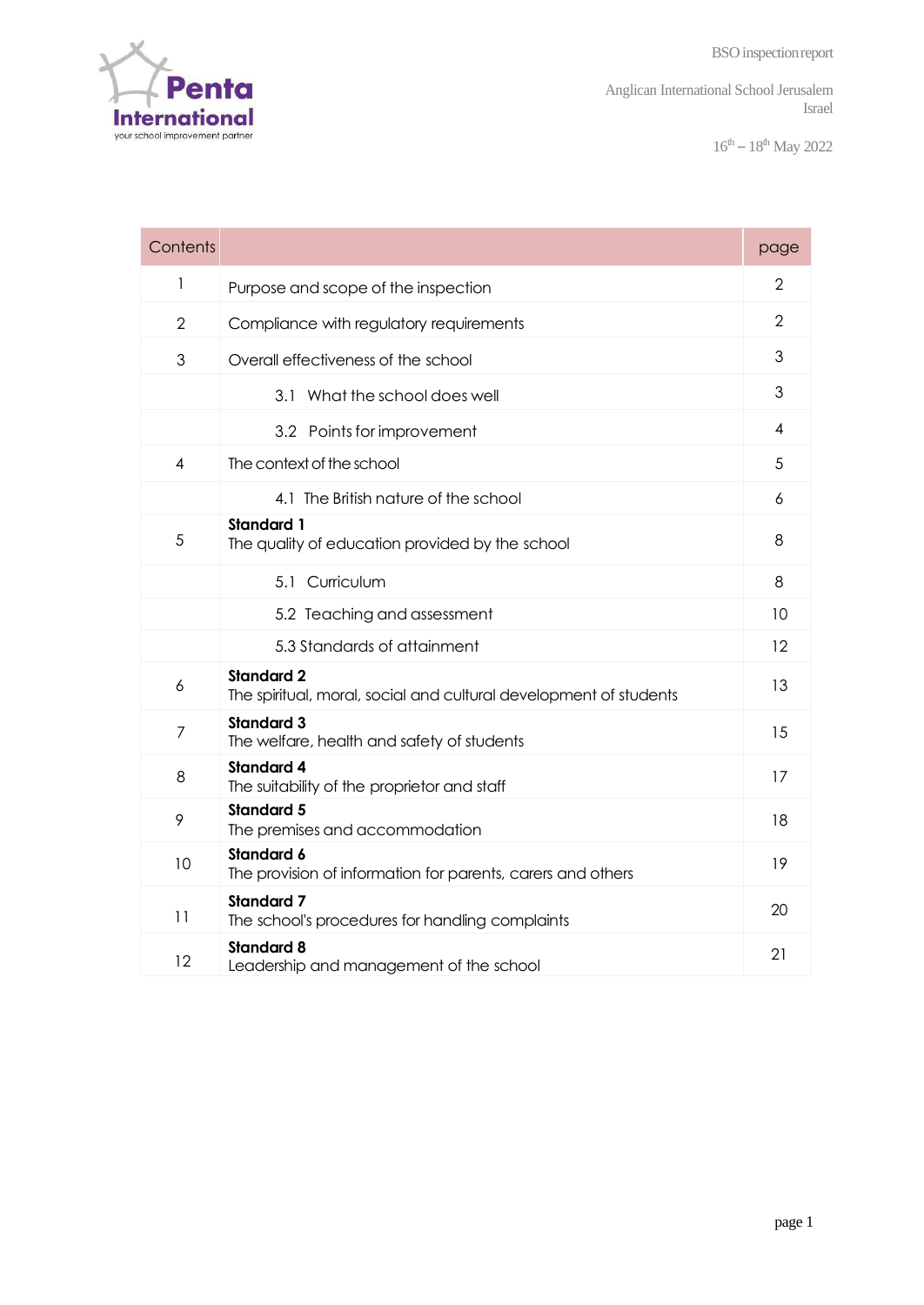

 $16^{th} - 18^{th}$  May 2022

#### 1. Purpose and scope of the inspection

The Department for Education has put a voluntary scheme for inspecting British schools overseas, whereby schools are checked against a common set of standards that British schools overseas can adopt.

The inspection and this report follow the Department for Education (DFE) schedule for British Schools Overseas (BSO) inspection.

The inspection aims to provide information to parents, teachers, senior managers, and the school's management on the school's overall effectiveness, the standard of education it provides, and its compatibility with independent schools in the United Kingdom.

The inspection and report will cover the critical areas of quality of the curriculum; quality of teaching and learning; the spiritual, moral, social and cultural development of students; their welfare, health and safety; the suitability of the proprietor and staff; the school's premises and accommodation (including boarding); and the school's complaints procedures. An essential part of the inspection is considering the extent to which the British character of the school is evident in its ethos, curriculum, teaching, care for students and students' achievements.

Penta International UK completed this inspection. The British Government approves Penta International to inspect schools overseas. As one of the leading inspection providers, Penta International reports to the English Department for Education (DFE) on how schools meet the standards for British Schools Overseas.

During the inspection visit, 24 complete or part lessons were observed by inspectors. The team were in the school for three days. School documentation and policies were analysed, and data reviewed. Students' workbooks were scrutinised, discussions were held with the senior staff, the management team, teachers, school governors, parents and groups of students.

The lead inspector was David Berry. The team member was Lesley Birtwell.

#### 2. Compliance with regulatory requirements

The Anglican International School Jerusalem (elementary section) fully meets all British Schools Overseas accreditation standards.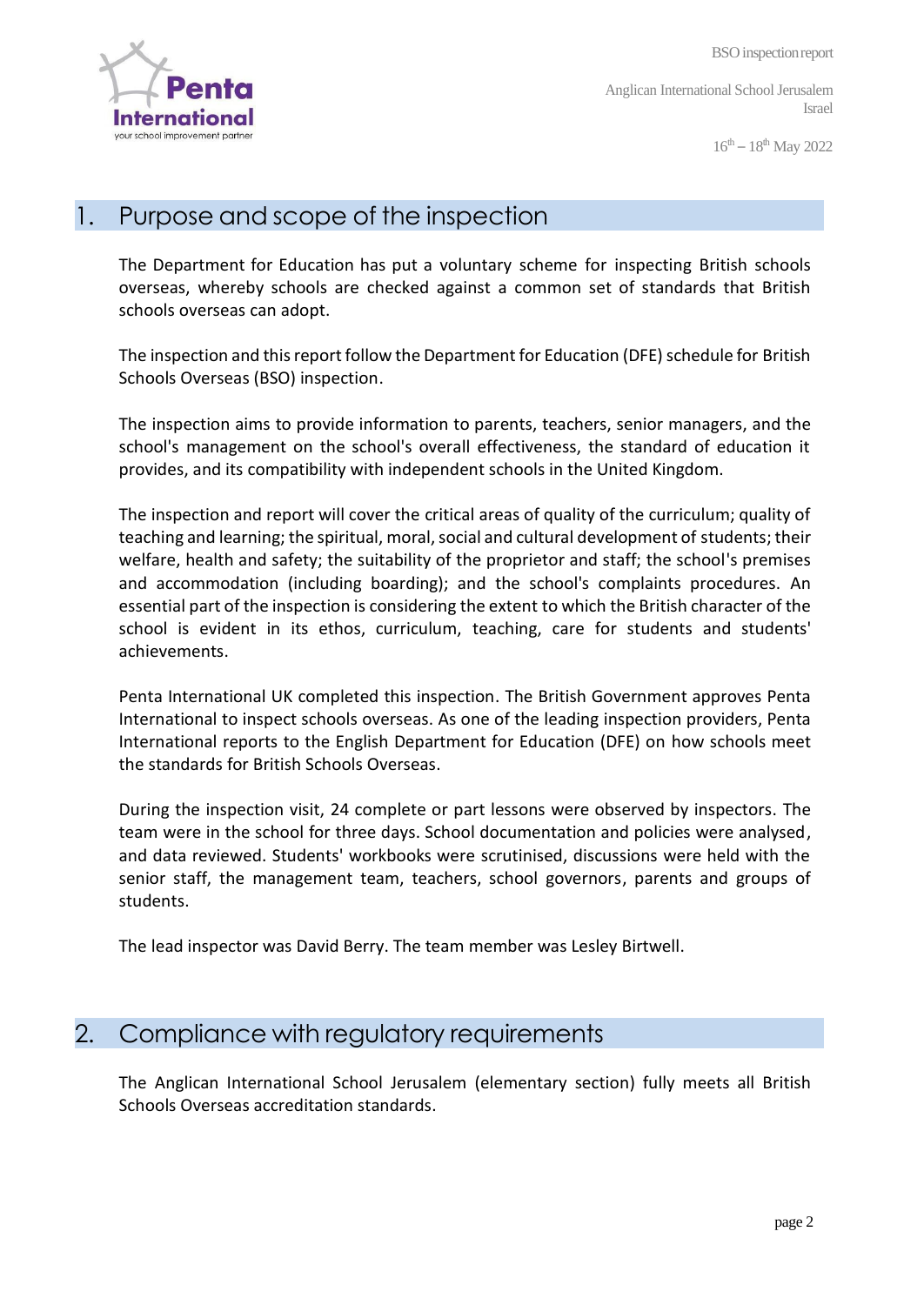

 $16^{th} - 18^{th}$  May 2022

#### 3. The overall effectiveness of the school

The quality of education provided by Anglican International School Jerusalem (AISJ) has much to celebrate. Under the current leadership and governance, the school can sustain improvement. There is a variation in the consistency of teaching, with the best teaching being good and outstanding. The school has improved the provision for phonics and writing. The curriculum is broad, balanced, and supported by a range of extra-curricular clubs. The quality of relationships, support and care provided for students is a real strength of the school.

AISJ has many strengths:

- The dedication and commitment of the staff, as highlighted by how the teachers and support staff adapted to virtual learning at the outset of the pandemic in 2020 and, again, in 2021
- The elementary headteacher has a clear vision for how the school can improve
- The director has led the implementation of robust policies
- Some of the teaching is good and outstanding and meets the needs of all students, especially the most able and those with English as an Additional Language (EAL) and special educational needs (SEN)
- Parents have absolute confidence in the school and believe that the school keeps their children safe
- The unique premises are well maintained, which supports the learning of students
- The quality of spiritual, moral, social and cultural development of students is outstanding
- The provision for those students with English as an Additional Language and special educational needs is outstanding
- The recently appointed chair of the school's board is ambitious for the school
- The provision for health, welfare and safety of students is outstanding.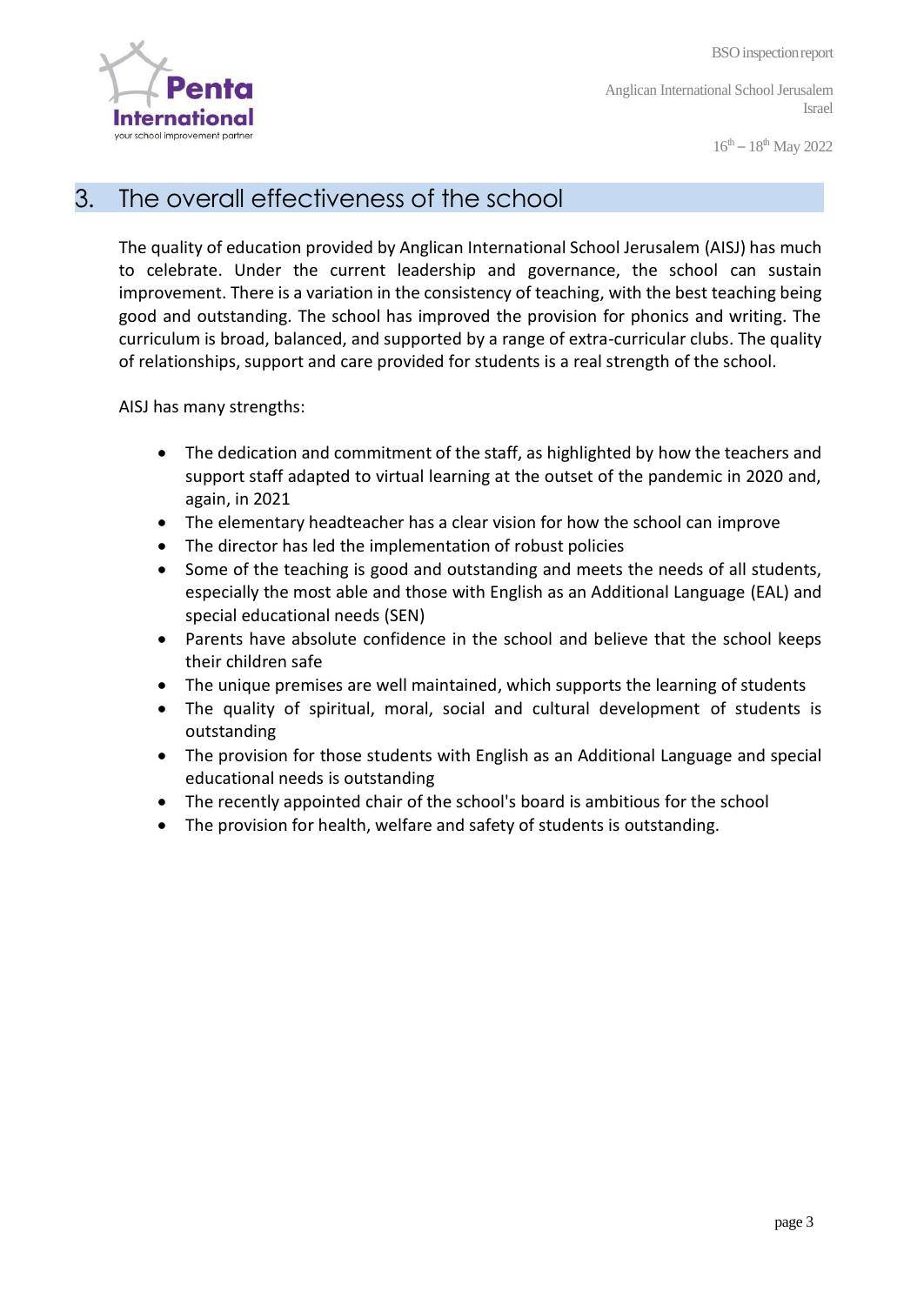

BSO inspectionreport

Anglican International School Jerusalem Israel

 $16^{th} - 18^{th}$  May 2022

#### 3.1 Points for improvement

Among the school's many strengths, the following are areas for possible development.

- a. Improve the quality of learning and teaching further by ensuring:
	- high expectations of groups of students, especially the most able
	- that support staff are deployed effectively in all lessons
	- that feedback and marking are consistently provided for all students
- b. Improve the quality of provision of the Early Years Foundation Stage outside play area
- c. Develop middle leadership roles in the school to maintain and sustain the drive for school improvement.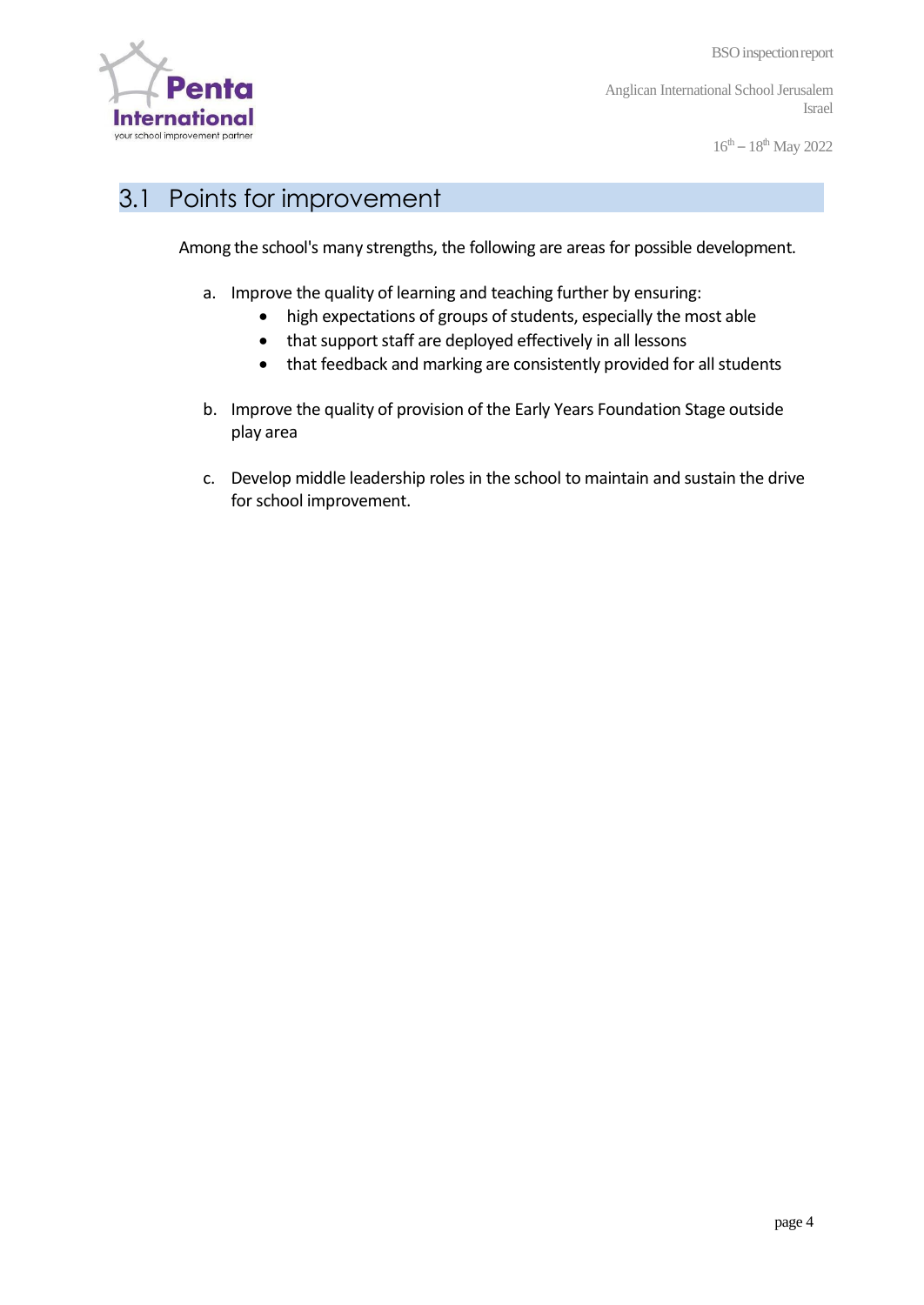$16^{th} - 18^{th}$  May 2022

# 4. The context of the school

| Full name of school                       | Anglican International School Jerusalem                                  |      |             |  |       |    |
|-------------------------------------------|--------------------------------------------------------------------------|------|-------------|--|-------|----|
| <b>Address</b>                            | <b>Rechov Hanevi'im 82</b><br><b>PO Box 191</b><br>Jerusalem<br>91001    |      |             |  |       |    |
|                                           | Israel                                                                   |      |             |  |       |    |
| Telephone Number/s                        | +927 2 567 7200                                                          |      |             |  |       |    |
| <b>Fax Number</b>                         | +972 (0) 538 4874                                                        |      |             |  |       |    |
| <b>Website Address</b>                    | www.aisj.co.il                                                           |      |             |  |       |    |
| Key Email Address/s                       | contact@aisj.co.il                                                       |      |             |  |       |    |
| Headteacher/Principal                     | Director: Mrs Rosemary Saunders<br>Head of elementary: Mrs Sarah Coleman |      |             |  |       |    |
| Chair of Board of<br>Governors/Proprietor | Daryl Fenton                                                             |      |             |  |       |    |
| Age Range                                 | 2-11 years                                                               |      |             |  |       |    |
| Total number of<br><b>Students</b>        | 156                                                                      | Boys | 88          |  | Girls | 68 |
|                                           | 0-2 years                                                                | 0    | 12-16 years |  | n/a   |    |
| Numbers by age                            | 3-5 years                                                                | 43   | 17-18 years |  | n/a   |    |
|                                           | 6-11 years                                                               | 113  | 18+ years   |  | n/a   |    |
| Total # of part-time children             |                                                                          |      | 0           |  |       |    |

AISJ initially started as a Girl's Day School in 1948, housed in the original building of the British Mission Hospital built in 1863. The school is presently owned by the Israel Trust of Anglican Churches and is closely connected to Christ Church in the Old City.

At present, there are 156 students on roll. Students, teaching staff and parents are drawn from many nationalities and religions. There are 46 nationalities; nearly half are from Europe or the UK, 22% are local students, and of the remainder, 17% are from North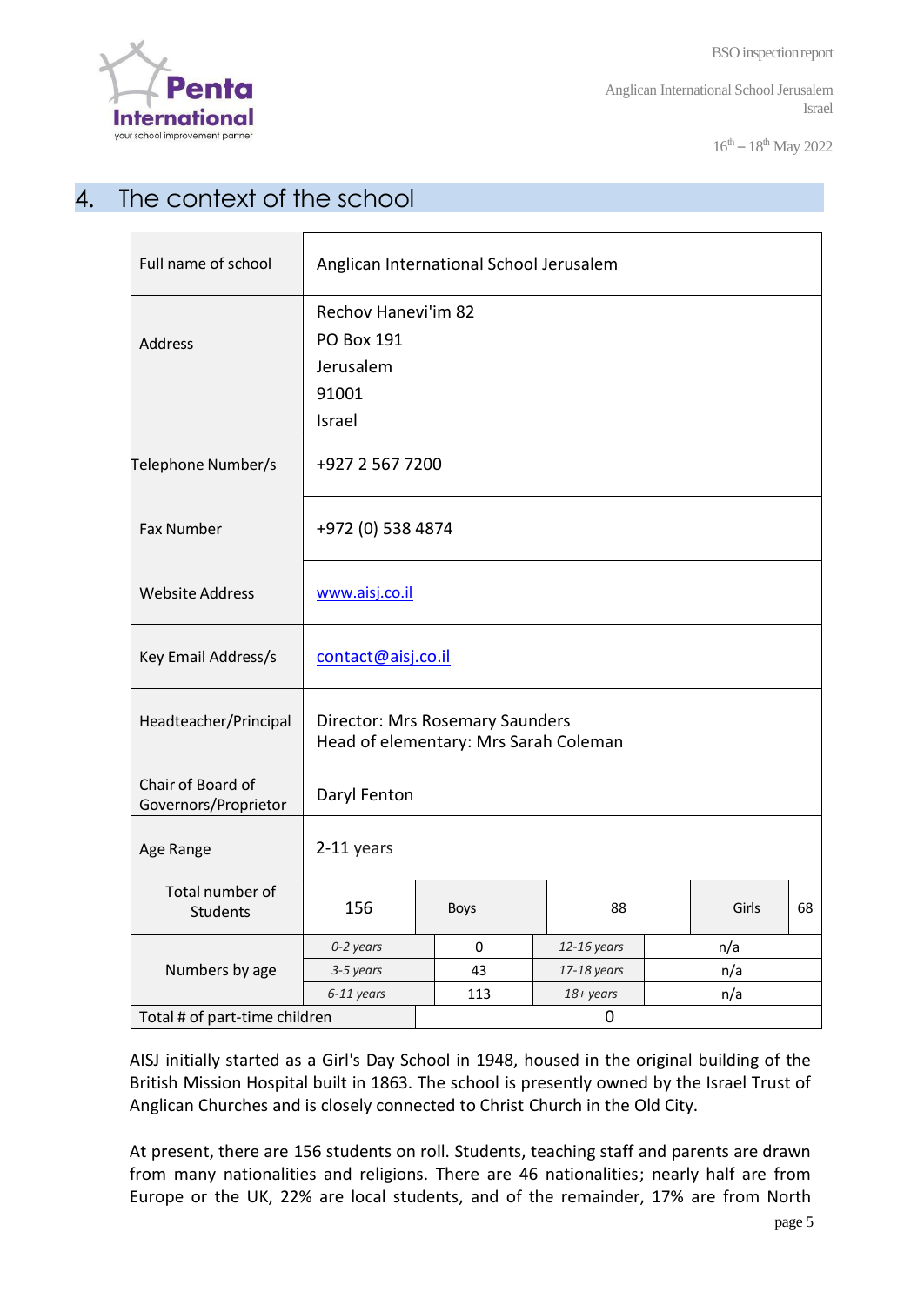

 $16^{th} - 18^{th}$  May 2022

America, 10% from Asia, 4% from South America and 1% from Africa. The average class size is 21 students, and all elementary classes are allocated additional support staff. AISJ is a private school and is not regulated by the Israeli Ministry of Education. The school's values and mission identify and respect the diverse religious beliefs and practices within the challenging context of Jerusalem.

The director, elementary headteacher and leadership team are all from the UK. The vast majority of teachers are from English speaking countries. The school is also a member of COBIS.

#### 4.1 British nature of the school

The appearance, nature and ethos of the school are recognisably British. British practice is evident in approaches to progress meetings, monitoring pupil performance and annual review meetings. As well as implementing the curriculum for England, assessments are based on national standards from the UK, such as the British Early Years Framework and the Year 6 Key Stage 2 Tests.

All UK class teachers have the appropriate experience and qualifications. The school provides a broad and balanced curriculum aligned with the National Curriculum for England (2014). The English Early Years Foundation Stage Framework is taught in nursery and reception. The school uses British curriculum materials and teaching resources, especially in teaching mathematics and English. The International Primary Curriculum for science and the foundation subjects, such as history and geography, underpins the curriculum. The school's assessment system is based on the English national standards both in the early years and across the elementary phase of the school.

School policies, such as safeguarding, are closely aligned with British practice and values. Communications from the school to families and students are provided in English, including school publications, reports, letters, and the website. Texts, materials, educational equipment, and software are almost always sourced from the UK. The house system uses the names of famous British citizens and adds to the overall ethos and values of the school.

Displays in classrooms and around the school further promote a British identity. The importance of extra-curricular provision, including clubs and school trips, aligns with UK best practices.

Parents are highly supportive of the British nature of the curriculum. Interviews with parents suggested they appreciated the high-quality care provided by the school and how well all staff engage with and support parents. They also understand how hard the team worked during the COVID-19 pandemic, in which teachers had to adjust lessons to online virtual learning. Parents also appreciate the extra-curricular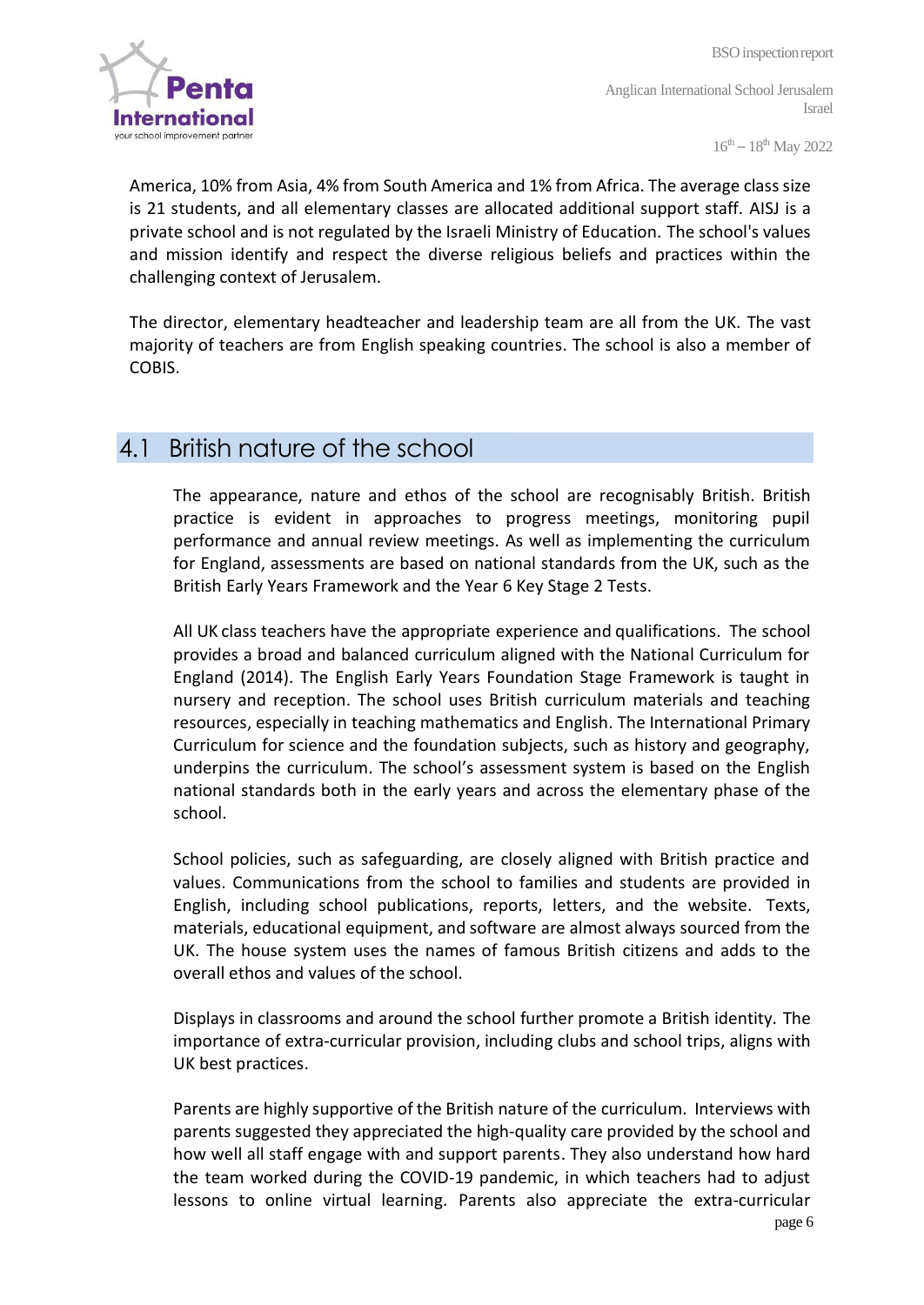BSO inspectionreport



Anglican International School Jerusalem Israel

 $16^{th} - 18^{th}$  May 2022

provision, including clubs and school trips. Although English is the common language of instruction, Arabic, Hebrew, and French are also taught.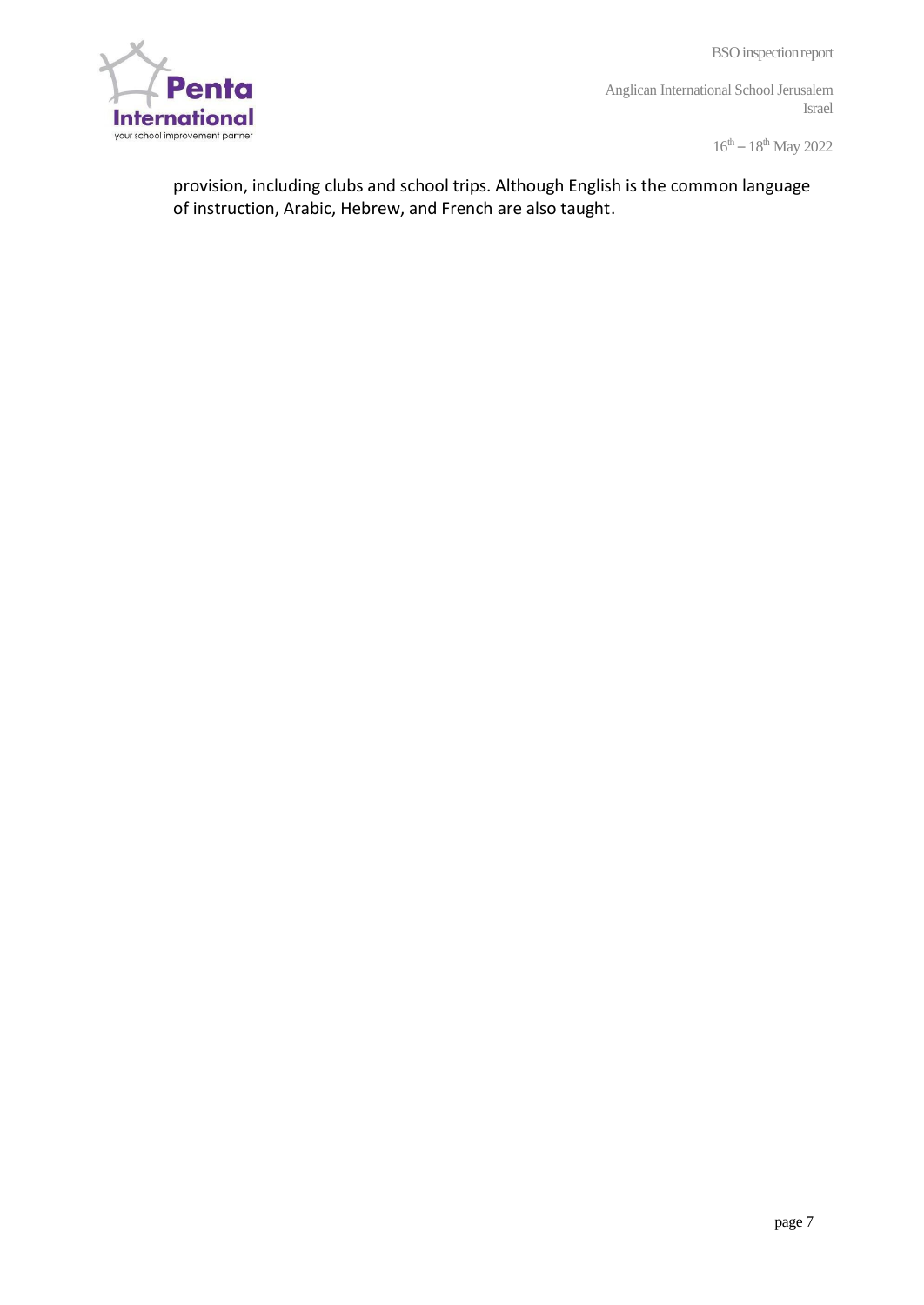

 $16^{th} - 18^{th}$  May 2022

### 5. *Standard 1* The quality of education provided by the school

The quality of education provided at the AISJ easily meets the standard required for BSO accreditation with aspects that are good and outstanding.

#### 5.1 Curriculum

The school's curriculum is supported by schemes of work which enable all groups of students to make at least satisfactory progress. The curriculum is underpinned by the International Primary Curriculum (IPC), which allows students to explore a wide range of themes, such as 'Toys' or the 'Water Cycle'. Subjects such as science, geography and history are taught through IPC.

The curriculum is planned to be broad and balanced and covers all subjects. The different subjects stimulate discussion and deepen thinking in the best lessons observed. The broad and balanced nature of the curriculum meets the needs of most groups of students, especially those with English as an Additional Language (EAL) and children with special needs. The high-quality care ensures that most students are provided with an appropriate amount of learning. However, the foundation subjects, such as science, history and geography, do not sufficiently challenge the more able students. Students, too, referred to their favourite lessons as challenging them to think or improve their learning.

The learning behaviours of students, when expected, are positive. Students like the high expectations that require them to take greater responsibility for their work and for the opportunity to support each other in pairs or small groups.

A real strength of the school is the support for students who speak English as an additional language (EAL). Expectations are high, and, as a result, students with little spoken or written English on entry to the school soon make rapid progress. Writing has been the focus across the school. The quality of writing is particularly strong in the English books and writing displays across the school show that students make at least good progress. However, the level of expectation is not as strong in science, history or geography. Feedback in the topic books is inconsistent and does not challenge students to improve or extend their learning.

In one lesson observed, dual narrative accounts of Hansel and Gretel were produced for Year 5 and students were given feedback by their peers about how to make their stories 'scarier'.

The school has focused intensely on teaching phonics by introducing Read Write Inc's scheme. The approach to teaching reading has been well-received by parents and staff. The structure and staged approach mean that the learning tasks match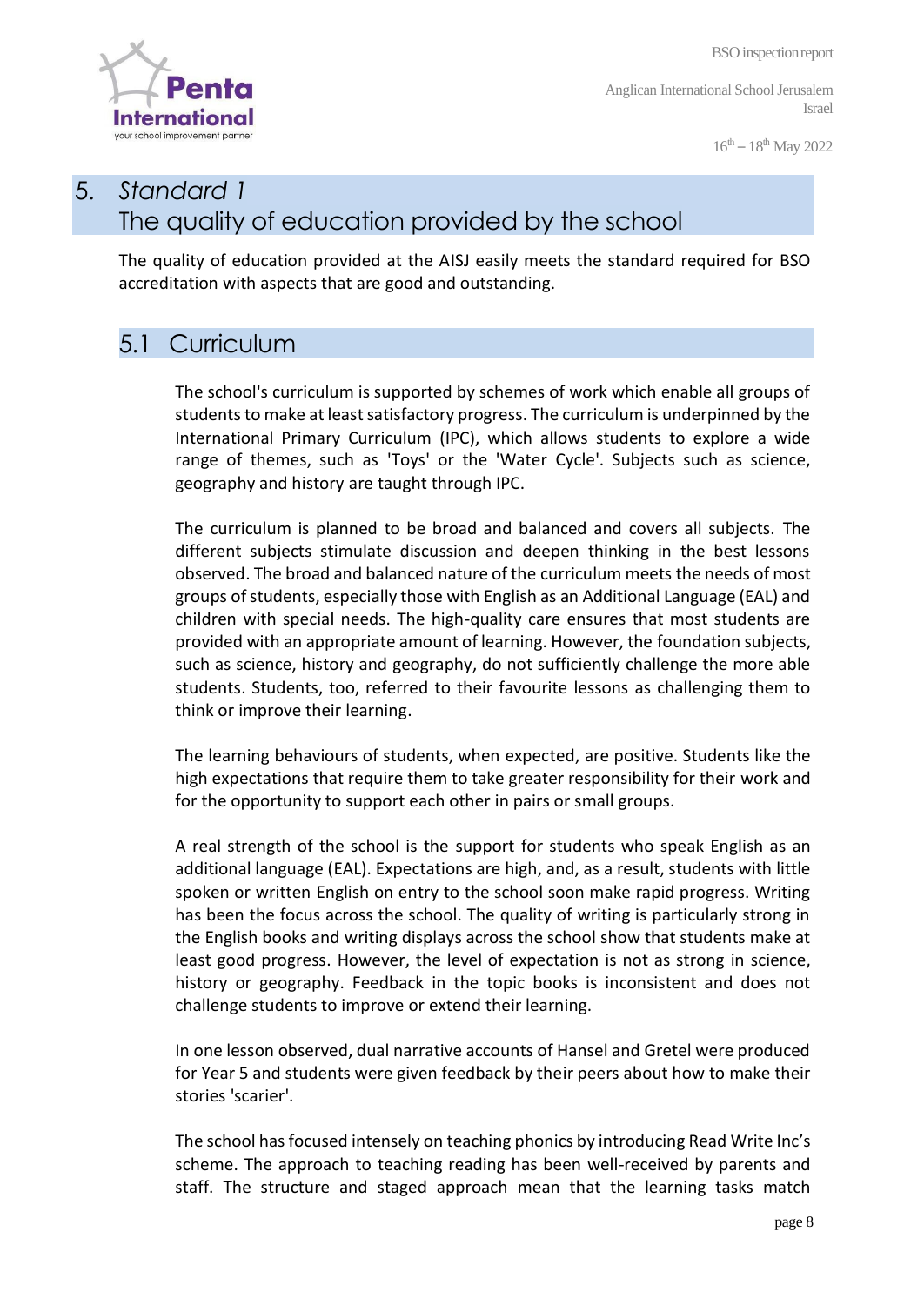

 $16^{th} - 18^{th}$  May 2022

students' needs equally.

In EYFS, phonics is taught systematically. Relationships between adults and children are a real strength. However, the outside area for both nursery and reception needs to be improved. Some of the equipment is dated and does not support the curriculum or play and lunchtime activities.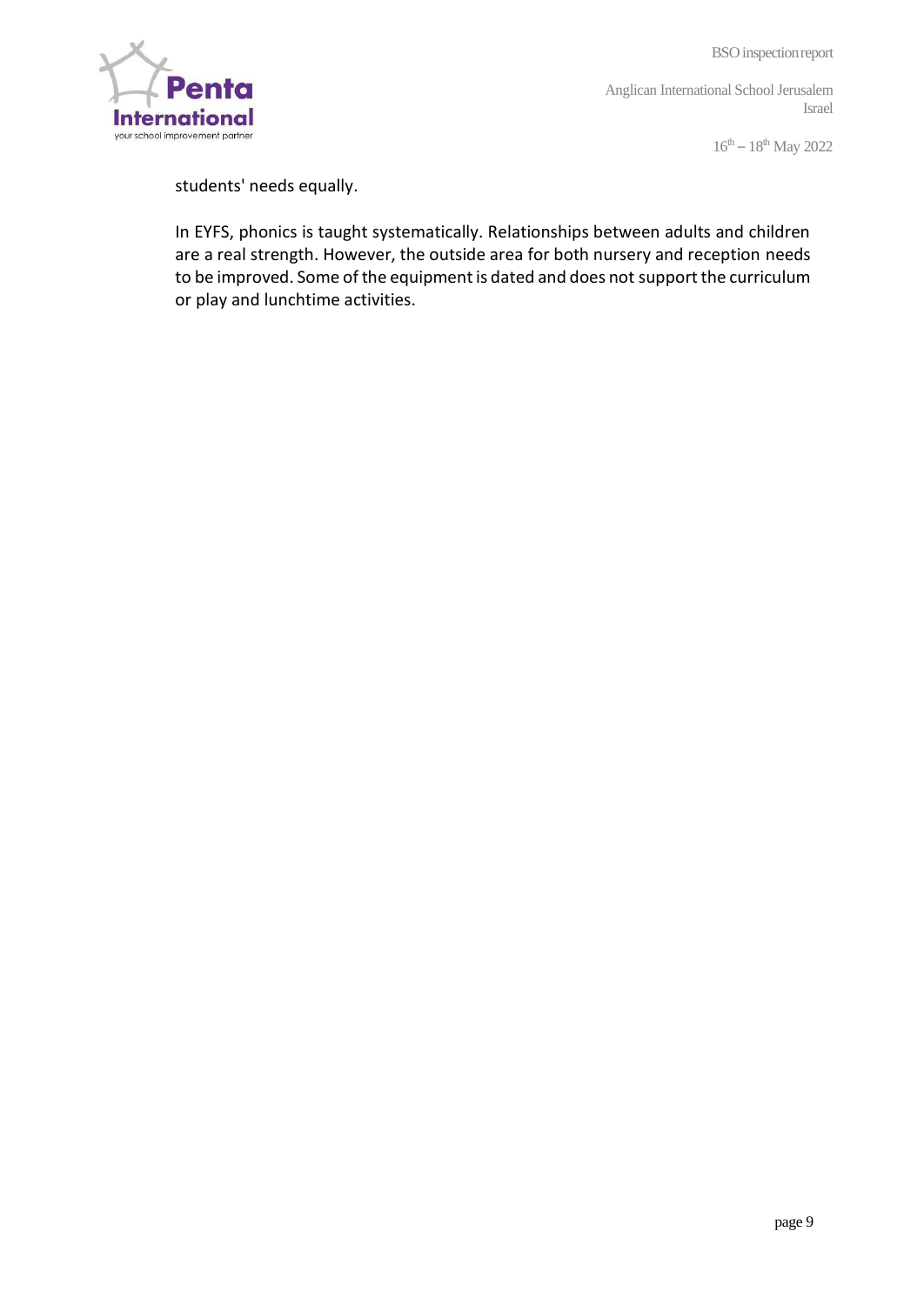

 $16^{th} - 18^{th}$  May 2022

#### 5.2 Teaching and assessment

Teaching and assessment meet the required standard with some good and outstanding aspects.

Students are willing to persevere and meet the high expectations some teachers demand. One student noted, 'My favourite lesson is mathematics because my teacher makes it not too easy or too hard!'. Across the school, teachers have good subject knowledge and plan lessons appropriate to the age of the children. In the best lessons, prior knowledge and experience are built upon engaging questions and responding to misconceptions. Those students that are ready are quickly moved on to the planned activity. In those lessons, students were clear about their learning and what they were expected to do if they completed the task. In all lessons, the learning objective was displayed, and when questioned, most students were able to show that they understood the lesson's purpose.

In some lessons observed, students found the learning not sufficiently demanding and, as a result, there was some off-task behaviour. The pace of lessons can be a little slow, with some students not being allowed to start the activity promptly. Teaching assistants are inconsistently deployed in during class activities. This is especially the case at the start of lessons. In the best lessons, it is evident that they know what the teacher has planned and are expected to work with specific groups, such as the most able or middle achieving groups.

The school uses specialist teachers exceptionally well. Students are taught by art, music and PE specialists. In a PE lesson, students engaged in a series of movements that included running, striding and jogging. The students then moved on to ball skills with the support of the teaching assistant. In an art lesson, students explored the work of the artists Keith Harris. In a music lesson, the students were taught important music vocabulary, and then they engaged in playing musical instruments.

In the best lessons, feedback is used purposefully to inform the following day's learning, and this approach enables students to address mistakes so that they can make good or better progress. A small representative group of students was interviewed, and they commented on their favourite lessons as those that allow them to explore, discuss, and investigate ideas. The introductions of some lessons were too slow, with students losing concentration because of the lack of engagement between the teacher and students. Time was also wasted as students waited for resources to be distributed after the introduction to the lesson was completed.

The resources used across the school are of good quality. The library is an excellent space and is fully used across a typical school week. The librarian ensures that visits are supported with engaging activities. Every classroom is equipped with an interactive whiteboard.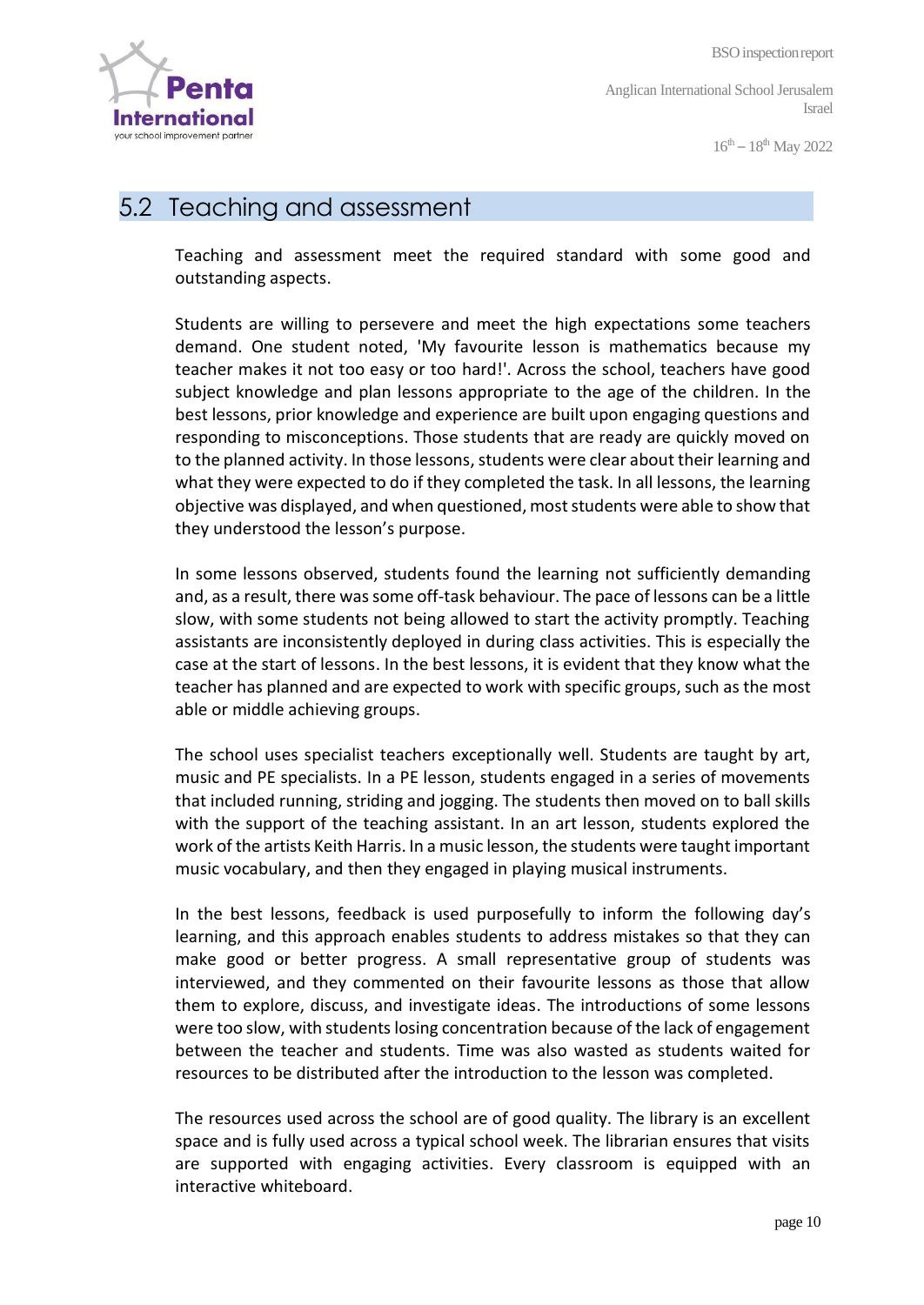

 $16^{th} - 18^{th}$  May 2022

Students are prepared for the opportunities, responsibilities, and experiences in the UK and other birth countries.

A new and simplified system of assessment has been introduced. The termly tracking pupil progress through meetings with the headteacher, teacher, and support staff means that assessment information is being used purposefully to benefit students. The lines of accountability between students, teachers and leaders are unambiguous. The school is well-placed to build on this excellent initiative through its current level of services, including EAL, SEN, and specialist teaching provision. The school uses a range of UK test materials that includes 'Rising Stars', Progress in Reading Assessments and Progress in Mathematics Assessments.

Meetings with parents highlighted how much they appreciate the range and quality of information they receive from the school. They believe that the school provides sufficient information about every student's progress. Moreover, if they had any queries, they were confident that teachers would make themselves to discuss how well their child was progressing in school.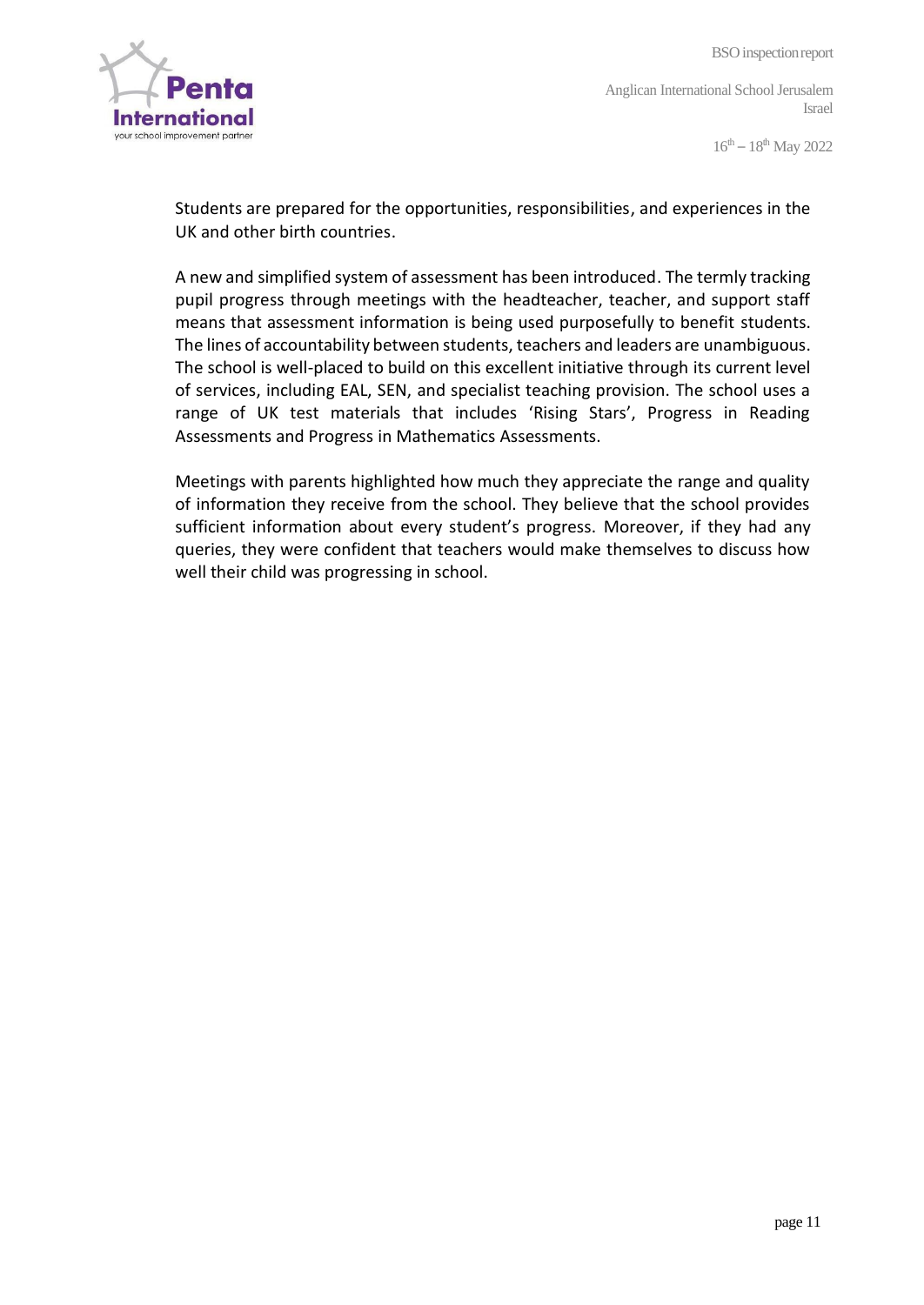

 $16^{th} - 18^{th}$  May 2022

#### 5.3 Standards of attainment

Most students make good progress across the elementary school from early years to Year 6.

In the EYFS, 75% reached a Good Level of Development in the prime areas of learning (personal, social and emotional development; physical development; and communication and language) and the specific areas of mathematics and literacy. The percentage is above the UK average. The school is particularly strong in reading, writing and number.

Many students make at least good progress in English and mathematics across the school. Progress is weaker in science, history and geography. The school's ambitions for its students need to be reflected consistently across all subject areas than just the core of English and mathematics. Feedback in mathematics is variable, with the best marking inviting student response or revisiting errors and asking them to unpick their mistakes and learn from this process of reflection and engagement.

Over the past two years, COVID-19 has meant that the UK Year 6 tests were suspended. Therefore, it is not possible to compare AISJ and the UK in the core subjects of reading, writing and mathematics. Nevertheless, the school has redesigned its assessment system to ensure that teacher assessment and student test data are carefully monitored and discussed between the headteacher and the class teacher. Students are tested, and the data reveals that many students make at least good progress in reading, writing and mathematics. The use of data has also informed the decision to raise the writing profile and systematically coordinate and teach phonics in the early years and Key Stage 1.

Students regularly shared how much they enjoy school and all that it offers. The school prepares students for transition as they move from early years to Key Stage 1 and Key Stage 2 to the secondary section. Resources are well-coordinated to ensure that students settle quickly into their new phase.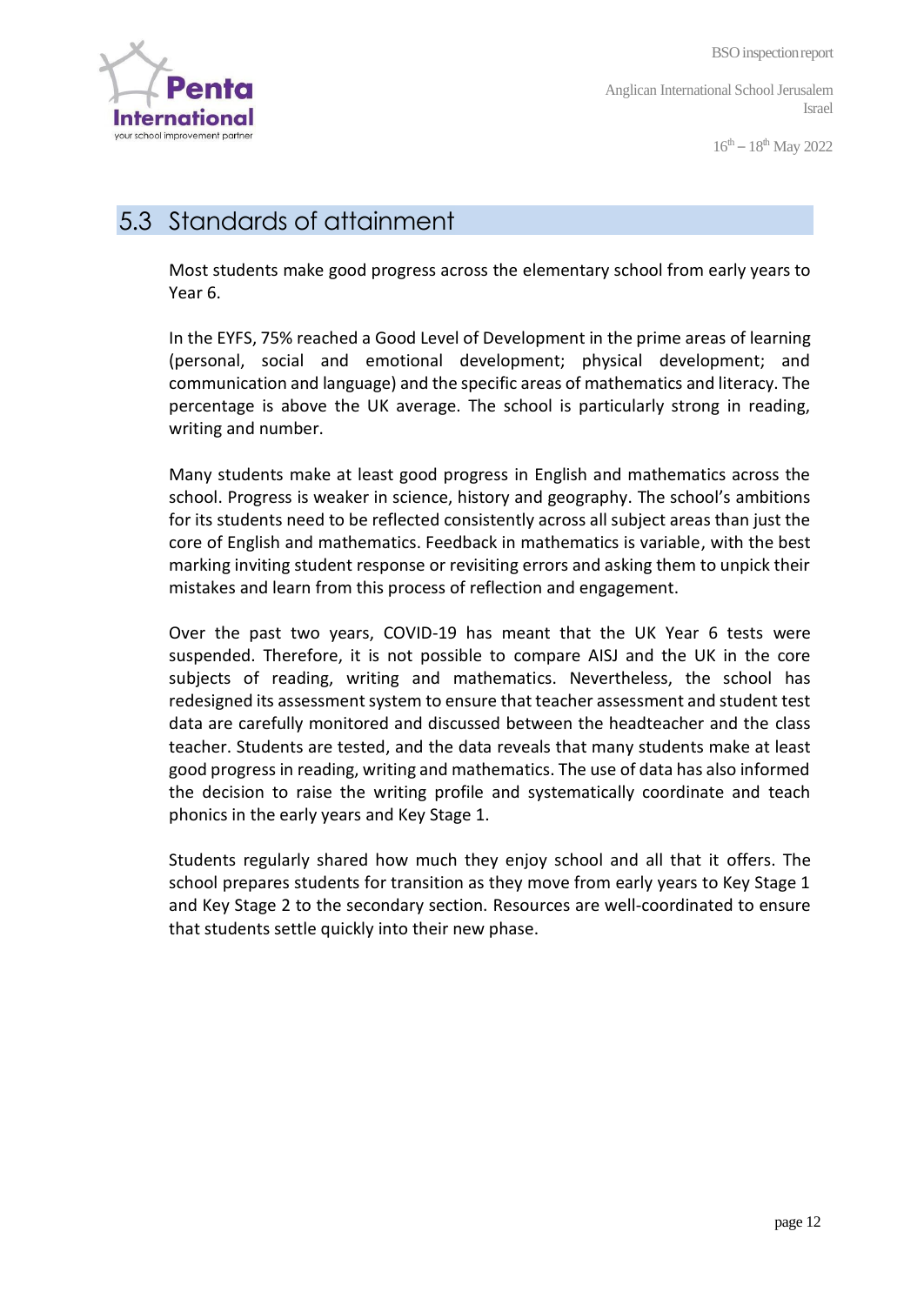

 $16^{th} - 18^{th}$  May 2022

# 6. *Standard 2* Spiritual, moral, social & cultural development of students

The spiritual, moral, social and cultural development of the AISJ students is outstanding.

The ethos statement on the school's website emphasises mutual respect and promotes a culture of respectful co-existence. The school's culture of tolerance and mutual respect is strongly evident in the way students, staff and families interact. There are 46 languages spoken in the school, but this is viewed as a strength for the way it actively includes all and celebrates its diversity.

In an assembly observed, the students were actively involved in a discussion about a mutual respect. The students fully participated in the assembly, and they experienced the Lord's Prayer in various languages. Children from all cultures respectfully participated in the prayer. Furthermore, the school promotes tolerance and respect and regularly explores the three religions of the country, namely, Christianity, Judaism and Islam. The school organises local visits so that students learn about the host country. Students have opportunities to study various topics in history and geography, which helps op a cultural understanding of the wider world.

The library is well-stocked with books from different cultures and written in other languages. Students are given regular opportunities to share stories and browse books. Opportunities to attend clubs after school (sporting, creative, mathematics and games) enhance the curriculum and enable children to succeed in various ways; for example, children were enthusiastic about the drama and music club and the upcoming production of Peter Pan and the Lost Dog. After the past two years of the global pandemic and the halting of school activities, the students were delighted that the school had reintroduced a sports day.

The students are confident and articulate, happy to relate to a range of visitors and have a good relationship with adults. The students trust their teachers and other adults. Displays demonstrate that children are expected to think and reflect; for example, A Picturing Christianity display enabled children to reflect on a piece of Christian art and say how it made them feel. Classroom and corridor displays reinforce the message that learning is a process, for example, a poster about 'Winnie the Pooh' and the idea of risk and bravery.

Students have developed strong moral values. The behaviour observed during the visit, both in the classroom and around the school, is calm and respectful. Students understood the difference between right and wrong and were able to talk about what is unacceptable behaviour and how they need to work together and celebrate friendship. The Jigsaw PSHE programme ensures progressive learning throughout the school, looking at key themes: Celebrating Difference, Dreams and Goals, Being Me in My World, Healthy Me and Relationships.

A house system is in place with houses named after key British people in the history of Israel;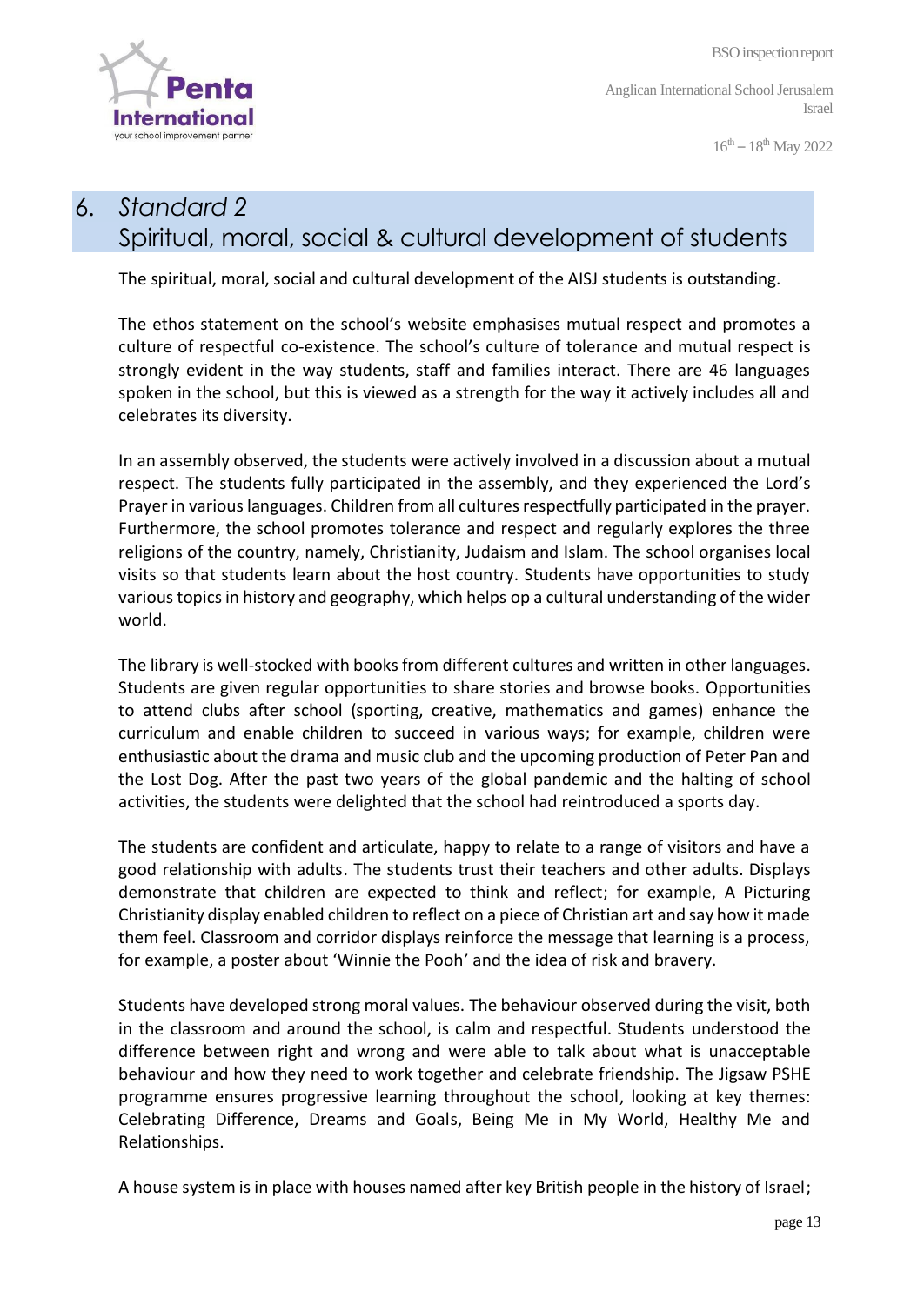

 $16^{th} - 18^{th}$  May 2022

The Year 6 teacher nominates house captains. Children develop a sense of citizenship and democracy.

The 'Schools for the Future' group of current school parents were involved in a garden day that led to the creation of early years planters. The Parents and Teachers' Association, too, are highly active in their support for the school. The students and staff enjoy excellent food choices well-prepared by the school's chef, who greets the staff and students with a friendly smile and great food.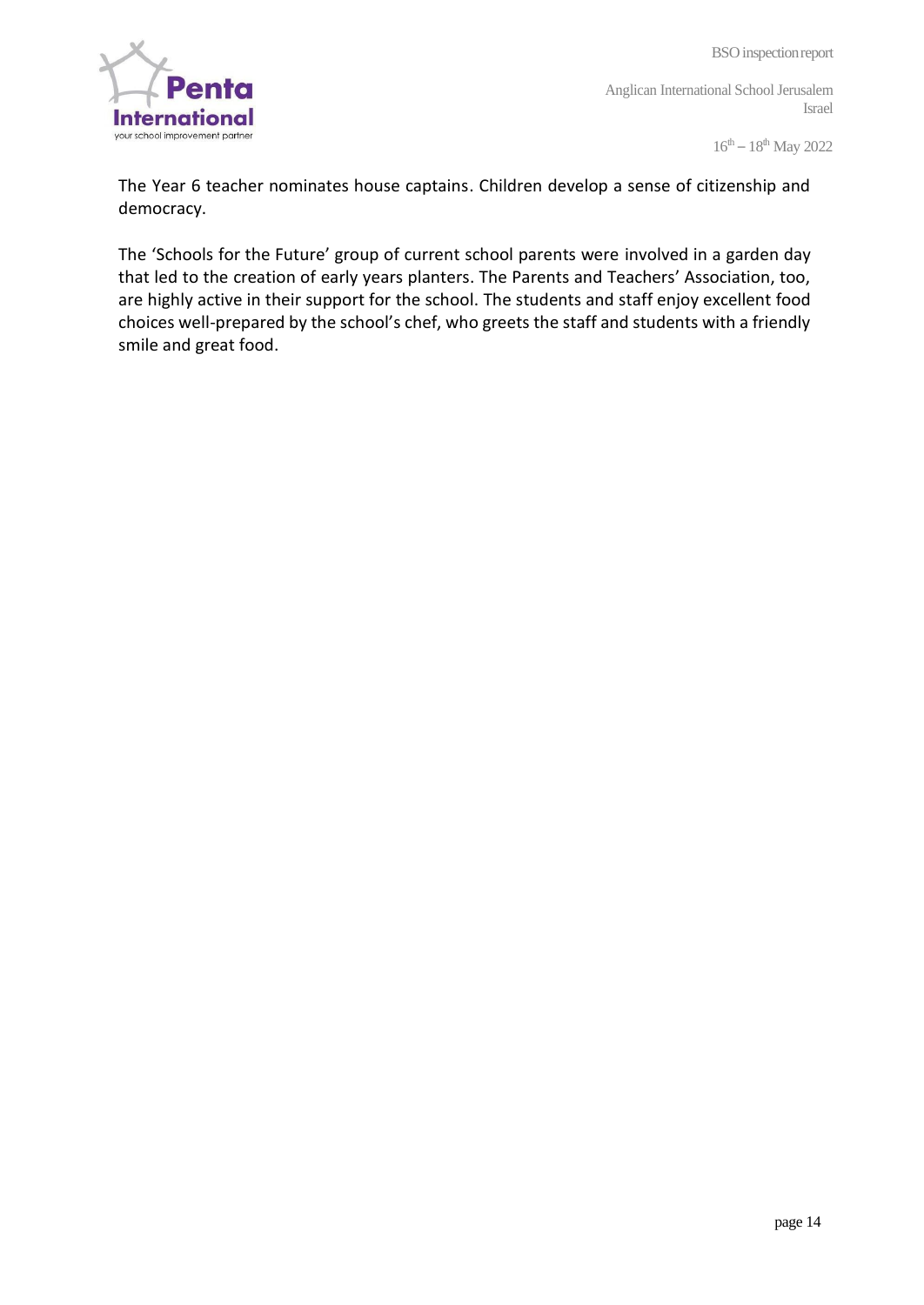

 $16^{th} - 18^{th}$  May 2022

# 7. *Standard 3* The welfare, health and safety of the students

The provision for the welfare, health and safety of students is outstanding.

AISJ is a safe, caring and welcoming environment for students to grow and flourish. When questioned, all children were unanimous about how much they felt part of a family. Both the students and parents have repeatedly made clear how appreciative they are for how they were supported during the COVID-19 pandemic.

Overall, the Christian ethos: 'We strive to create a warm and caring environment, in which students, families, and staff feel respected and valued'. Several plans and policies promote pupil safety and welfare, such as the Emergency Plan and Transport Plan. The Emergency Plan is clear about the potential challenges of living in Jerusalem, and regular drills are held by the school.

Published lunch and snack arrangements encourage healthy eating and drinking water. A wide variety of fresh and healthy food is provided for children and adults, including delicious salads. Students are expected to wear hats when outside and bring water bottles during the summer period. Students are taught to keep themselves safe, including how to keep themselves when using social media.

Staff induction ensures that they are fully prepared for working at AISJ. The school's safeguarding policies are effective, ensuring a culture of vigilance. Staff are trained appropriately, which is checked by the director. All staff are expected to understand and apply the safeguarding policy, and it was evident that they know what to do if they have any safeguarding concerns. Staff suitability checks are in place and recorded in a single central record. The Behaviour Policy emphasises respect, tolerance and self-discipline. Students and staff know how to respond if bullying were to occur.

Fire extinguishers and smoke detectors are located around the school. There are clear systems to raise concerns about any issues that may arise in the intervening period. A qualified nurse is available to administer first aid, and several staff hold first aid qualifications. She provides physical and emotional support and is an essential link to other staff if she has particular concerns about a student. Staff are made aware of students who have medical needs.

Classes are well-resourced with a typical teacher and teaching assistant ratio. Play and lunchtime have the appropriate allocation of adults. Procedures are in place to ensure that staff on duty know what is expected.

There is a robust admissions process in place. The admissions and attendance information are securely stored on the school's IT system, meeting local regulations. Attendance is high, but the trend over time is difficult to assess because of the impact of COVID-19 and virtual learning. Registers are completed accurately and lateness recorded. The checking of absences should be moved to a central function rather than the current arrangement that requires the teacher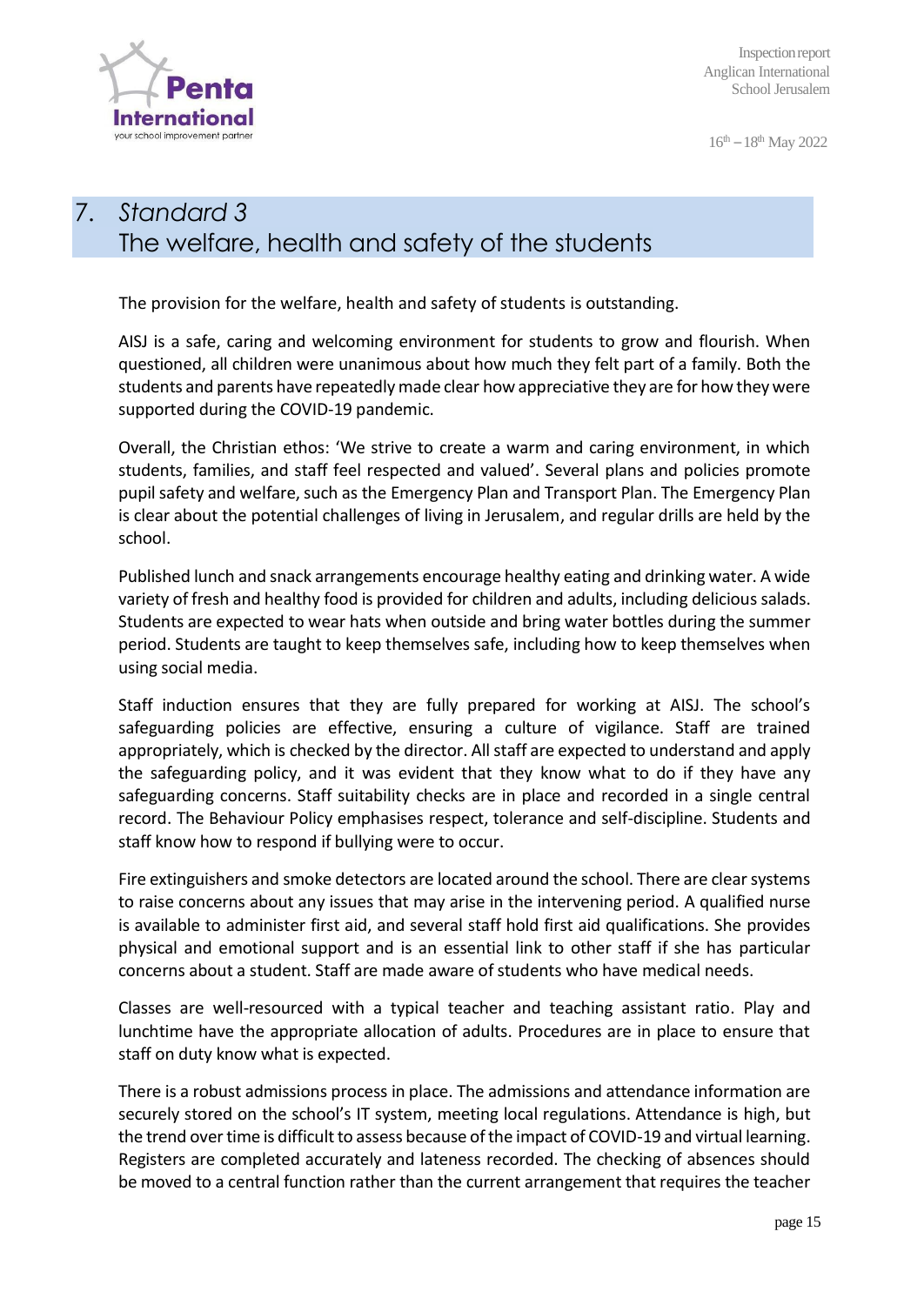

 $16^{th} - 18^{th}$  May 2022

to investigate. The school fully understands that parental work patterns can impact attendance.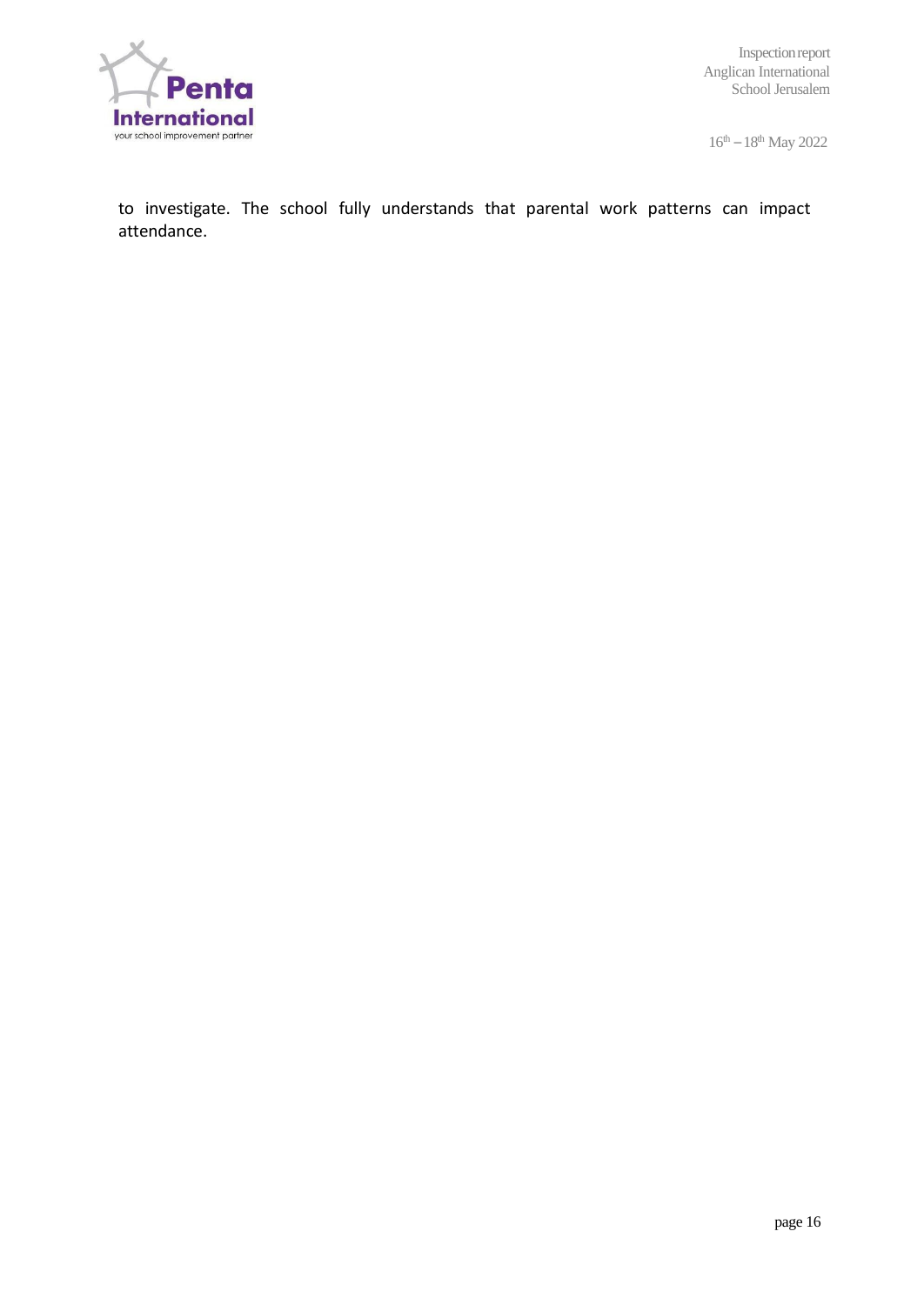

16<sup>th</sup> -18<sup>th</sup> May 2022

# 8. *Standard 4* The suitability of the proprietor and staff

The suitability of the staff and the governing body is of high order. The director has done an excellent job ensuring that the school meets all students' safety, care, and guidance requirements.

The school is well resourced with qualified teachers and support staff. The school ensures that all appropriate checks are undertaken before their appointments. In addition, there is a Safer Recruitment Policy in place, which covers all aspects of the recruitment process, from advertising positions to the appropriate checks. The school induction programme and the initial two-year probationary contract support the robustness of the recruitment policy. The school director is part of the recruitment process, attends interviews and has recently attended Safer Recruitment training. The newly appointed director and recently appointed headteacher has also been trained.

Before taking up an appointment, all internationally employed staff undergo relevant checks, including identity, medical clearance, police checks, previous employment details, references, and the candidate's suitability to work with children. The school obtains work visas for staff, including checks on identity and right to work in Israel.

The checks on local staff, including police checks, are within Israel Law. All locally employed staff need to have an Israeli Identity Card, confirming their right to work and their identity. The same contractor checks security staff. Supply staff are drawn from part-time teaching staff and teaching assistants; no external supply staff are used.

A list is maintained of all staff and volunteers who currently work in the school named a 'single central record'. All appropriate checks and dates of employment are carried out, backed up by records held in personal files. The single central record includes checks on volunteer staff and the chair of the Board.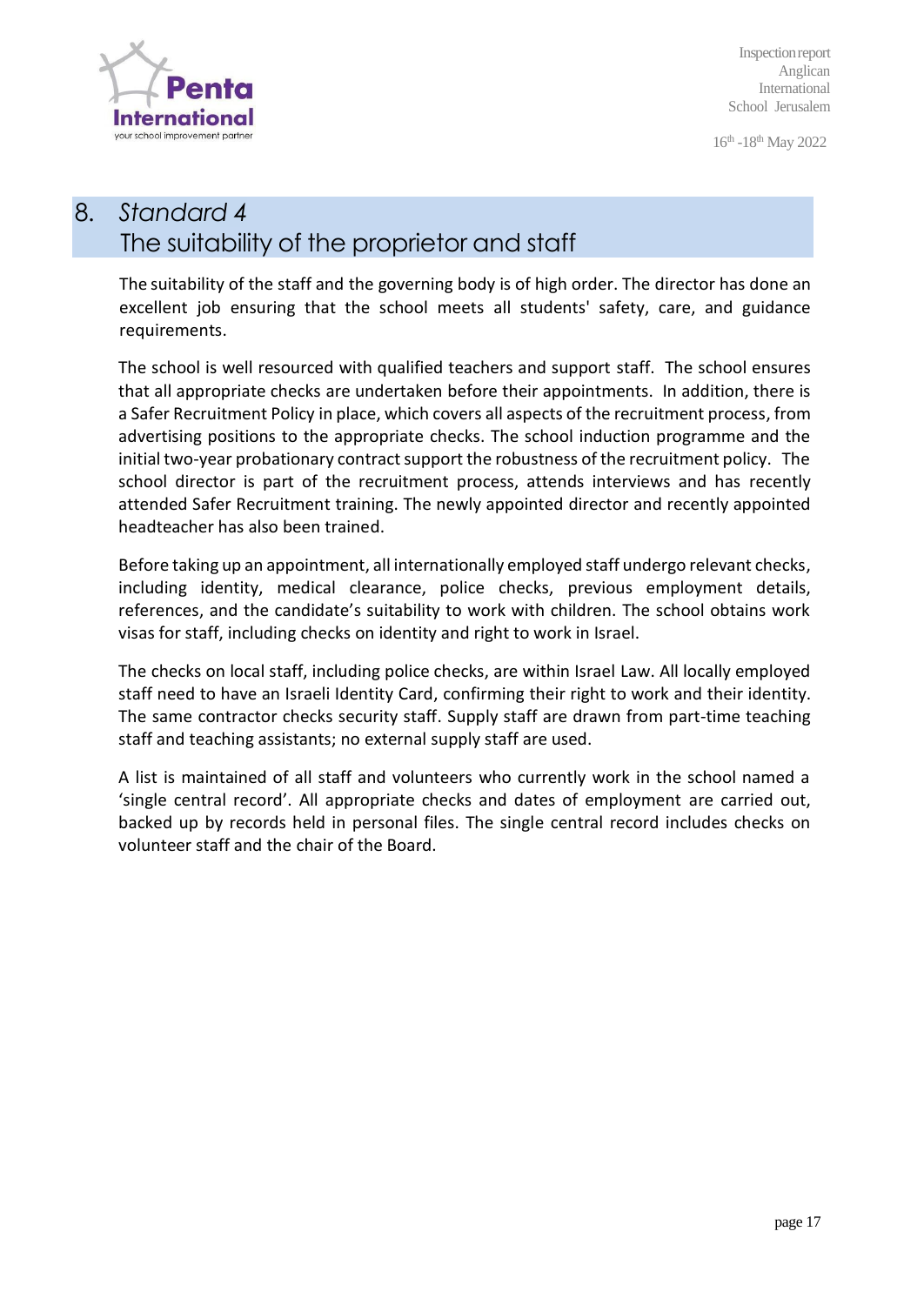

16<sup>th</sup>-18<sup>th</sup> May 2022

# 9. *Standard 5* The premises and accommodation

The premises and accommodation are outstanding.

AISJis a historically listed series of buildings used imaginatively so that the school provides a wide range of educational opportunities. Some of the classrooms and school areas, such as the dining room, are small, but they are well used, appropriately supervised and fit for purpose. There is also specialist provision available for art, music and computing. The library is excellent and a fully used resource. The school corridors display children's learning, such as excellent writing examples. Overall, the classroom environments are variable, with some rooms not fully supporting children's independence.

There are sufficient toilet facilities across the school clearly marked for pupil use and segregated for boys and girls in the elementary school. Separate staff facilities are available. There is also a separate medical room with facilities to store medication, bed, washing and toilet facilities. The highly popular and caring nurse is always available with clear signs around school informing people how to contact the nurse. A defibrillator is available on the wall close to the medical facility.

There is a designated maintenance team that ensures a high level of cleanliness and issues are dealt with immediately; for example, a water spill at lunchtime was cleared up immediately to ensure children lining up did not slip. The premises are secure, and entry is limited and guarded. Many security cameras monitor the site and are accessed in an emergency or after an incident. There is appropriate access to shade in all outdoor areas.

The system of collecting students at the end of the day is calm and organised. The school is a safe and welcoming environment. There is the annual checking of fire equipment, and the maintenance staff are vigilant if any issues should arise. Internal lighting is appropriate for the activities undertaken; classrooms are light and airy, especially those with high ceilings. There is drinking water provided around the school. Water in the toilet and washing facilities is adequate, and the mixer taps ensure the water temperature is appropriate and does not pose a scalding risk.

The designated outdoor area in the early years needs to be modernised. The space across the school is fully maximised, especially the outdoor provision for sports and playtimes. The designated spaces include a football pitch, games tables, and tables for sitting and socialising. Observations of playtime show facilities are used well, and children enjoy the variety.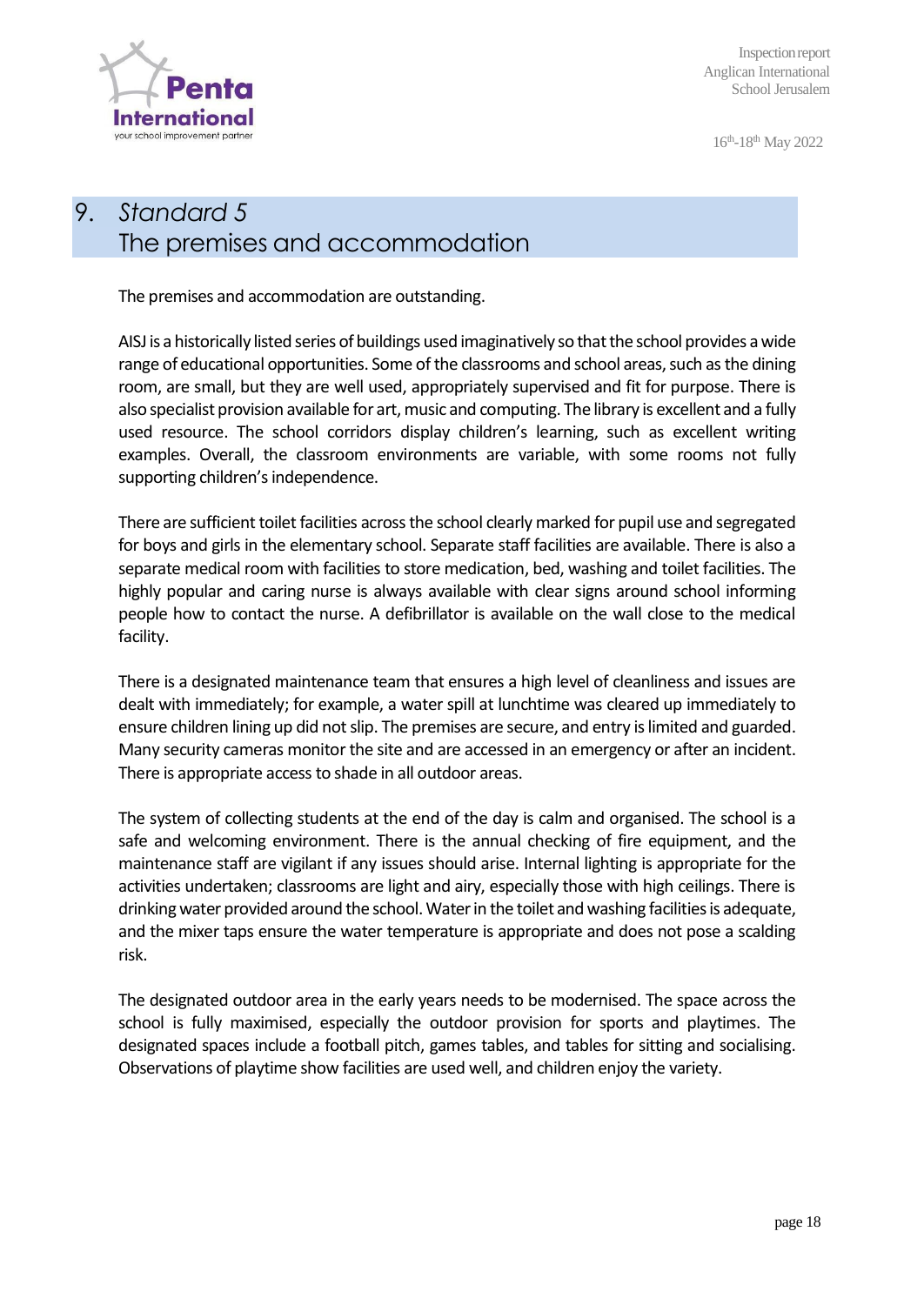

16<sup>th</sup>-18<sup>th</sup> May 2022

# 10. *Standard 6* The provision of information for parents, carers and others

The provision of information for parents, carers and others meets the standard for accreditation.

Parents view the range and quantity of information as excellent. During the period of COVID-19, parents believe that the school did all that it could to keep them involved and engaged within the school community. A sample of interviewed parents stated that they receive a wide range of useful and helpful information. As one parent said: 'I am really happy with the school. I cannot fault the amount of information that I receive.' The school's Parent Teacher Association (PTA) is proactive and highly supportive of the school. The PTA also issue a newsletter to keep parents informed about events.

Parents are kept well-informed about how well their child progresses academically and emotionally in school. Teachers make themselves available both personally and through their emails. It is recommended that the accessibility is reconsidered because of the need for teachers and support staff to enjoy an appropriate work-life balance. Homework queries are addressed promptly, and parents appreciate how teachers are willing to increase, decrease or adjust the level and types of activities. The parents interviewed also believed that homework is valued and linked to the current actions being taught in the classroom.

The school's website is being updated. Currently, there is a range of policies posted that include attendance, homework, behaviour, bullying and child protection, and these are also available on request. The Behaviour Policy makes clear the school's expectations, and it adopts a clear and transparent approach.

The headteacher is highly visible in the mornings, during school times and after school. She makes herself available to parents before and after school and is quick to address concerns. The atmosphere around the school is calm and friendly. Parents have access to teachers and senior leaders. A newsletter is sent out regularly along with other relevant information.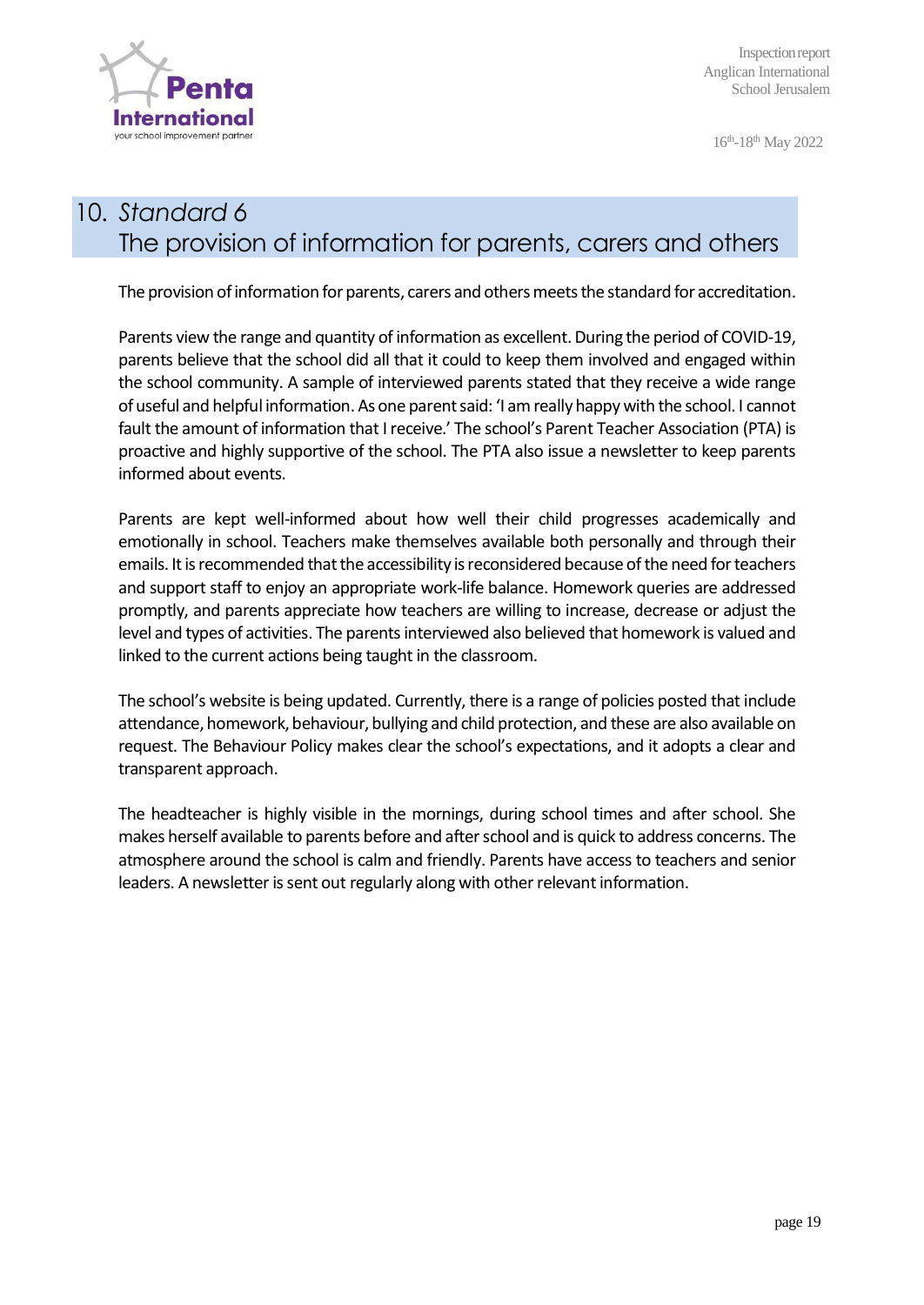

16<sup>th</sup> -18<sup>th</sup> May 2022

# 11. *Standard 7* The school's procedure for handling complaints

The school has a complaints policy on the website. The policy is based on the Independent Schools guidelines. However, complaints are rare: teaching staff are available to talk to families before or after school and replies to emails are sent promptly on most occasions.

The complaints policy sets out three phases to how AISJ manages complaints. First, an informal response is made with the teacher or support staff addressing the concern. Typically, most of the concerns raised are addressed and concluded. Secondly, in the rare event that the issue remains unresolved, the matter is passed to the headteacher. She is expected to address this matter in 10 working days. Finally, if the matter remains unresolved, the director will meet with the parent and attempt to resolve the complaint. The Head of elementary and director ensure that all complaints are treated confidentially. Most issues are normally resolved at the teacher or headteacher phase. The parent can request a hearing with a selected panel from the School Board if the director cannot resolve the issue.

The school considers most issues raised in school are concerns which can nearly always be dealt with informally between the relevant staff, family and students. The class teachers take responsibility for the children in their care, and all issues are raised initially with the class teacher.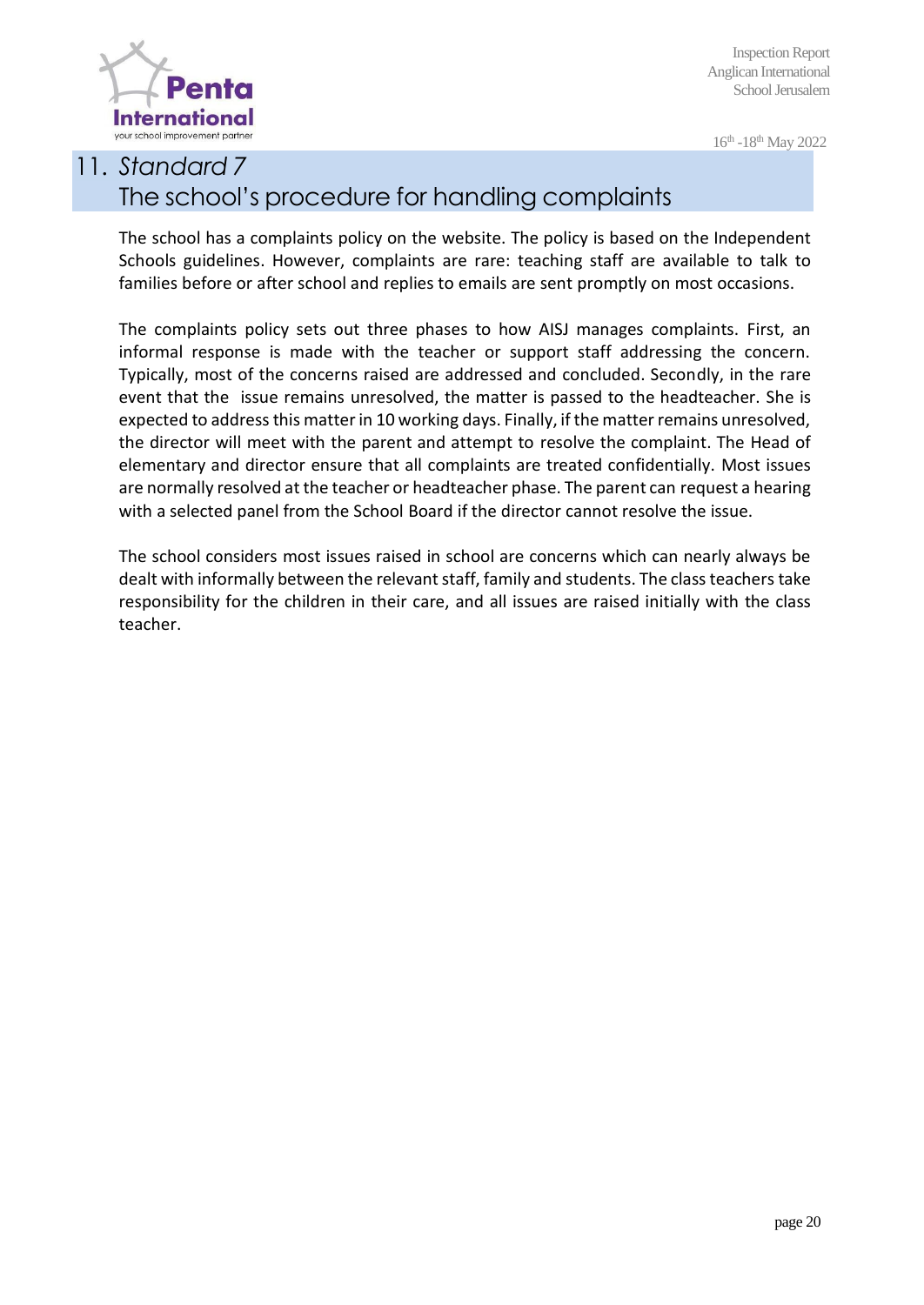

16<sup>th</sup> -18<sup>th</sup> May 2022

2019

# 12. *Standard 8* Leadership and management of the school

The effectiveness of the leadership and management throughout the school and the governance role fulfilled by the board is good.

The elementary headteacher provides clear and effective leadership of the school. Through her determined leadership, assessment has been simplified so that teachers examine and act upon student data. She has also introduced termly student progress meetings to monitor carefully student performance in the core subjects by the teacher, headteacher, and the inclusion coordinator. Moreover, the school has responded to an inconsistency in phonics teaching and has introduced Read, Write Inc. to support reading and writing across the school. This improvement is apparent in the quality of writing displayed around the school and in the student English books. Writing has been given a high priority, and the impact has been students producing interesting stories and accounts.

The director has brought robust systems to the school, and she has an excellent overview of the school. She has made several excellent appointments across the school, and the school has a good capacity to continue to improve. The school is robust in its approach to keeping children safe.

The recently appointed chair of the school board has now focused on working closely with the director and Head of elementary so that the school can continue to move forward. The chair cares deeply about the school, and he has an excellent grasp of its place in the complex city of Jerusalem. He understands the need to support and challenge the school's leadership team. The chair outlined plans to organise various committees that will hold the school's leadership to account for the performance of the elementary school.

The operational running of the school is both smooth and calm. The director and Head of elementary are well supported by a team of administrative staff who are highly competent. During the inspection, it was evident how committed the administrative and site management team care about the students and the school.

The school development plan is appropriate, accurate and well-judged and focused on setting challenging but achievable goals. Safeguarding is integral to all aspects of the school, and every adult understands how important it is to keep children safe. Induction is wellorganised for newly appointed staff. Moreover, teachers are now provided with a new appraisal system that the elementary headteacher has recently introduced on assuming their position.

Inclusion is a real strength of the school. In particular, the provision for those students who have EAL or are adjudged to have SEN is outstanding. The school readily uses professionals for additional support and guidance, such as educational psychologists and occupational therapists.